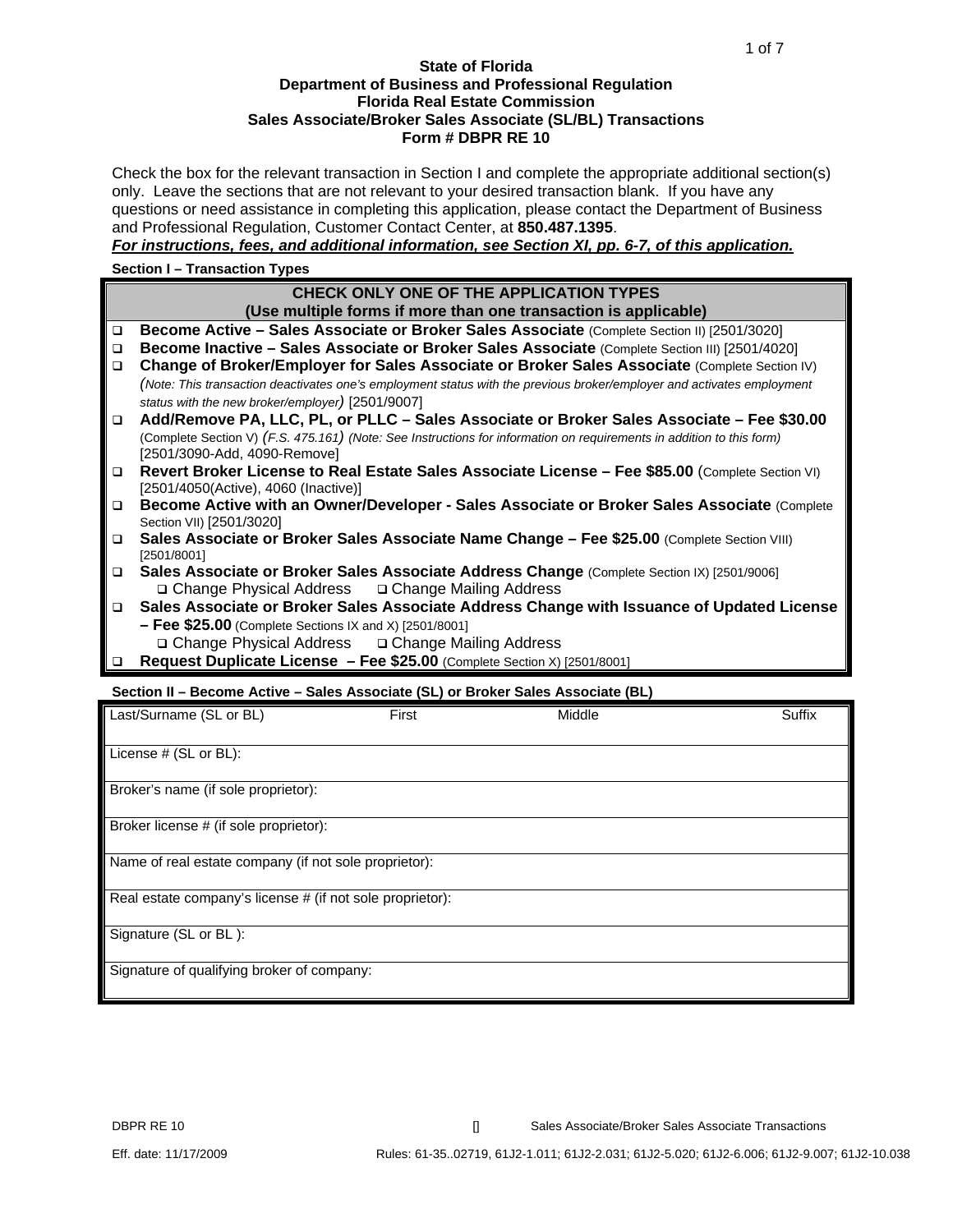#### **Section III – Become Inactive – Sales Associate (SL) or Broker Sales Associate (BL)**

| First | Middle | Suffix                                                                                  |
|-------|--------|-----------------------------------------------------------------------------------------|
|       |        |                                                                                         |
|       |        |                                                                                         |
|       |        |                                                                                         |
|       |        |                                                                                         |
|       |        | Name of real estate company or owner/developer SL or BL wishes to become inactive from: |

### **Section IV – Change of Broker/Employer for Sales Associate (SL) or Broker Sales Associate (BL)**

| Last/Surname (SL or BL)                                                         | First | Middle | Suffix |
|---------------------------------------------------------------------------------|-------|--------|--------|
| License $#$ (SL or BL):                                                         |       |        |        |
| Broker's Name (New Broker/Employer) (If sole proprietor):                       |       |        |        |
| License # of new Broker/Employer (If sole proprietor):                          |       |        |        |
| Name of real estate company SL or BL is joining (If not sole proprietor):       |       |        |        |
| License # of real estate company SL or BL is joining (If not sole proprietor) : |       |        |        |
| Signature (SL or BL):                                                           |       |        |        |
| Signature of new qualifying broker:                                             |       |        |        |

# **Section V – Add/Remove PA, LLC, PL, or PLLC – Sales Associate (SL) or Broker Sales Associate (BL)**

|        | Last/Surname (SL or BL)                  | First | Middle | Suffix |
|--------|------------------------------------------|-------|--------|--------|
|        | License # (SL or BL):                    |       |        |        |
|        | Add or Remove PA, LLC, PL, or PLLC?      |       |        |        |
| $\Box$ | Add                                      |       |        |        |
| $\Box$ | Remove                                   |       |        |        |
|        | Adding or Removing PA, LLC, PL, or PLLC? |       |        |        |
| $\Box$ | PA                                       |       |        |        |
| $\Box$ | LLC                                      |       |        |        |
| $\Box$ | PL.                                      |       |        |        |
| $\Box$ | <b>PLLC</b>                              |       |        |        |
|        | Signature of applicant (SL or BL):       |       |        |        |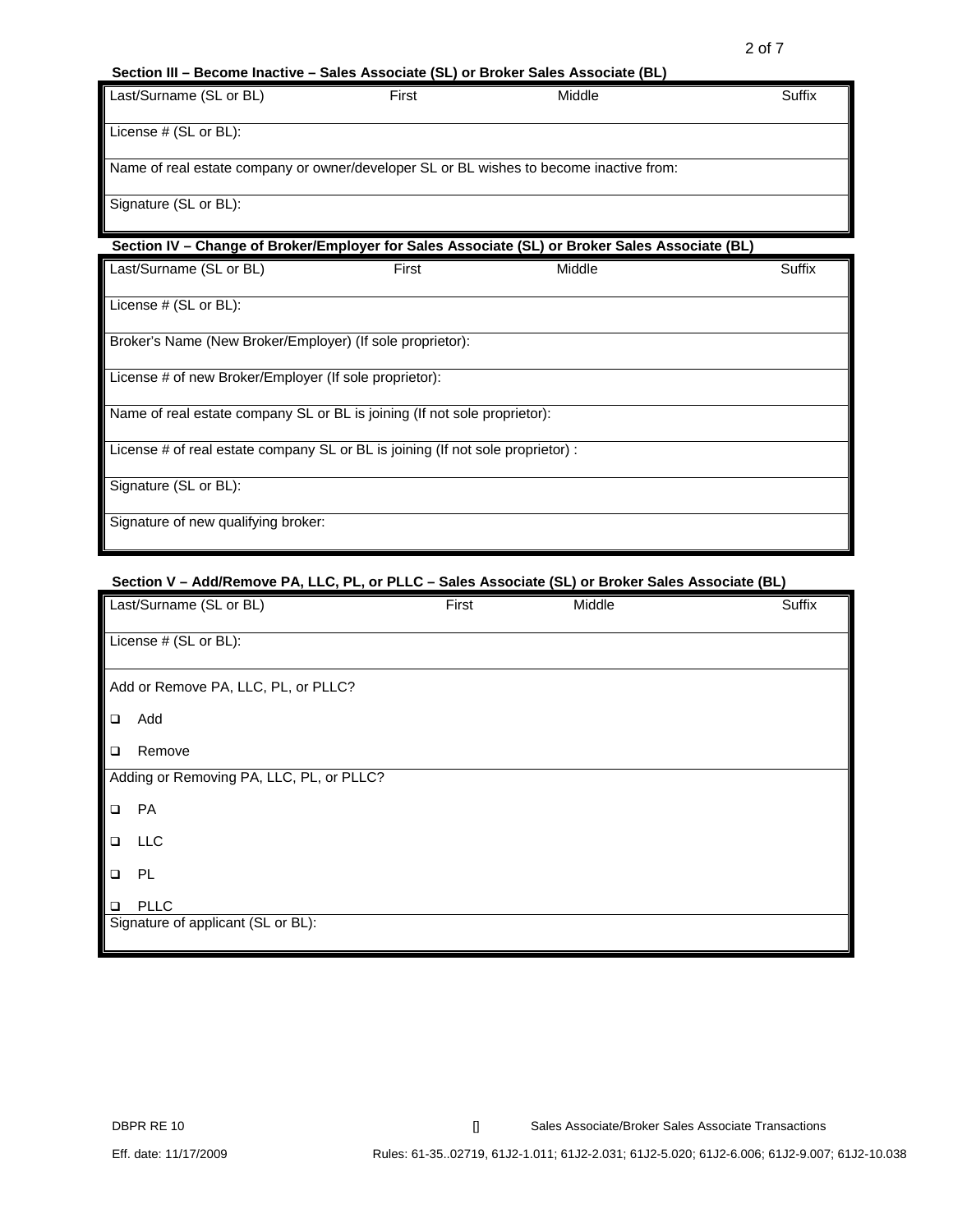**Section VI – Revert Broker (BK) License to Real Estate Sales Associate License (SL)** 

| Last/Surname    |                                                                                                                                                                      | First        | Middle | Suffix |
|-----------------|----------------------------------------------------------------------------------------------------------------------------------------------------------------------|--------------|--------|--------|
| License number: |                                                                                                                                                                      |              |        |        |
|                 |                                                                                                                                                                      |              |        |        |
|                 | THE UNDERSIGNED DOES HEREBY REQUEST AND CONSENTS TO THE FORFEITURE OF THE REAL                                                                                       |              |        |        |
|                 | ESTATE BROKER LICENSE WITH THE UNDERSTANDING THAT HIS OR HER LICENSE STATUS WILL<br>HEREAFTER BE THAT OF ACTIVE OR INACTIVE REAL ESTATE SALES ASSOCIATE.             |              |        |        |
|                 |                                                                                                                                                                      |              |        |        |
|                 | I understand that signing this document will terminate my broker status with the Division of Real Estate                                                             |              |        |        |
|                 | of the Department of Business and Professional Regulation. Such Status shall not be reinstated except upon                                                           |              |        |        |
|                 | my compliance with all applicable laws of the State of Florida pertaining to initial application for licensure as<br>a real estate broker.                           |              |        |        |
|                 |                                                                                                                                                                      |              |        |        |
| Signature:      |                                                                                                                                                                      | Date signed: |        |        |
|                 |                                                                                                                                                                      |              |        |        |
|                 | <b>NOTES:</b>                                                                                                                                                        |              |        |        |
|                 | 1. IF THE REVERTER WISHES TO BECOME ACTIVE AS A SALES ASSOCIATE IMMEDIATELY, IN                                                                                      |              |        |        |
|                 | ADDITION TO PROPERLY COMPLETING THIS TRANSACTION HERE, HE OR SHE MUST ALSO                                                                                           |              |        |        |
|                 | PROPERLY COMPLETE DEPARTMENT FORM # DBPR RE 10, "BECOME ACTIVE - SALES                                                                                               |              |        |        |
|                 | ASSOCIATE OR BROKER SALES ASSOCIATE" (SECTION II OF THIS FORM), OFFER PROOF OF<br><b>COMPLETION OF THE 14-HOUR CONTINUING EDUCATION COURSE FOR REAL ESTATE SALES</b> |              |        |        |
|                 | <b>ASSOCIATES, AND REMITTHE REQUIRED \$85 FEE.</b>                                                                                                                   |              |        |        |
| 2.              | Section XI (5) for instructions, requirements, and additional information.                                                                                           |              |        |        |
| 3.              | This request cannot be filed until after the expiration of the broker license.                                                                                       |              |        |        |
|                 |                                                                                                                                                                      |              |        |        |
|                 | Section VII - Become Active with an Owner/Developer - Sales Associate (SL) or Broker Sales Associate (BL)                                                            |              |        |        |

| Last/Surname (SL or BL)                                         | First        | Middle                                             | <b>Suffix</b> |
|-----------------------------------------------------------------|--------------|----------------------------------------------------|---------------|
| License # of (SL or BL):                                        |              |                                                    |               |
| Last/Surname (Owner/Developer)                                  | First        | Middle                                             | Suffix        |
| Owner/Developer pseudo # (if previously established with DBPR): |              |                                                    |               |
| Signature (SL or BL):                                           |              |                                                    |               |
|                                                                 |              | <b>BUSINESS LOCATION ADDRESS (Owner/Developer)</b> |               |
| <b>Street Address</b>                                           |              |                                                    |               |
|                                                                 |              |                                                    |               |
|                                                                 |              |                                                    |               |
| City                                                            | <b>State</b> | Zip Code (+ 4 Optional)                            |               |
| County (if Florida address)                                     | Country      |                                                    |               |

DBPR RE 10 **DBPR RE 10 Example 20 [I** Sales Associate/Broker Sales Associate Transactions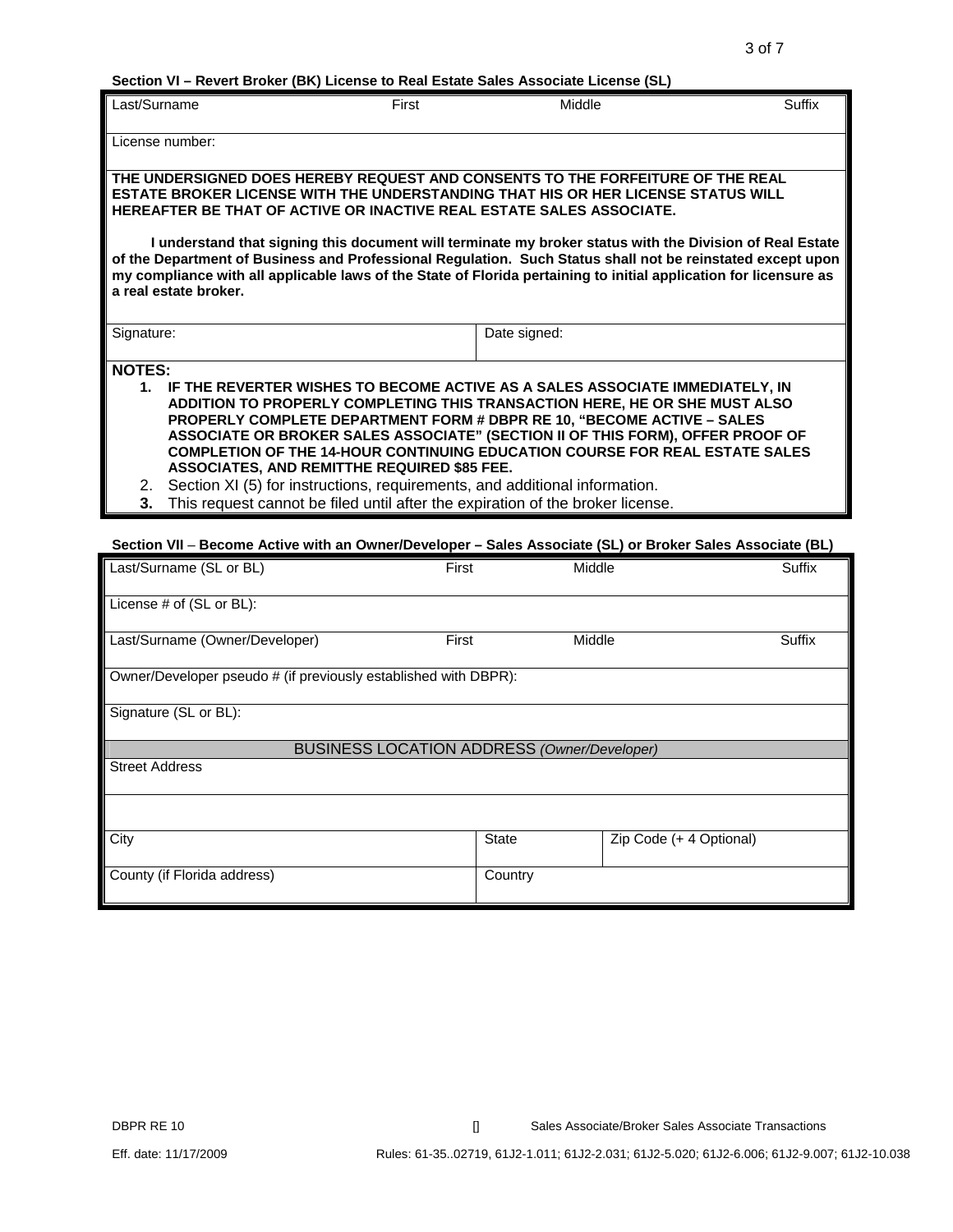#### 4 of 7 **Section VIII – Sales Associate or Broker Sales Associate Name Change**

| <b>LICENSEE INFORMATION</b><br>This transaction is used when the current SL or BL licensee has a name change (e.g. through a legal name<br>change, marriage, divorce, etc.) and must update his/her license information. This is not to transfer an SL or<br>BL license; SL or BL licenses are non-transferable. |  |  |
|------------------------------------------------------------------------------------------------------------------------------------------------------------------------------------------------------------------------------------------------------------------------------------------------------------------|--|--|
| License Number (SL or BL)                                                                                                                                                                                                                                                                                        |  |  |
| Licensee name (previous)                                                                                                                                                                                                                                                                                         |  |  |
| Licensee name (new)                                                                                                                                                                                                                                                                                              |  |  |
| Signature (SL or BL)                                                                                                                                                                                                                                                                                             |  |  |

### **Section IX – Sales Associate or Broker Sales Associate Address Change**

| <b>LICENSEE INFORMATION</b> |                             |  |  |
|-----------------------------|-----------------------------|--|--|
| Licensee name               | License Number              |  |  |
|                             |                             |  |  |
| Signature (SL or BL)        |                             |  |  |
|                             |                             |  |  |
|                             | <b>NEW PHYSICAL ADDRESS</b> |  |  |
| <b>Street Address</b>       |                             |  |  |
|                             |                             |  |  |
|                             |                             |  |  |
|                             |                             |  |  |
| City                        | State                       |  |  |
|                             |                             |  |  |
| County                      | Country                     |  |  |
|                             |                             |  |  |
| <b>NEW MAILING ADDRESS</b>  |                             |  |  |
| <b>Street Address</b>       |                             |  |  |
|                             |                             |  |  |
|                             |                             |  |  |
|                             |                             |  |  |
| City                        | State                       |  |  |
|                             |                             |  |  |
| County                      | Country                     |  |  |
|                             |                             |  |  |

#### **Section X – Request Duplicate License**

| <b>LICENSEE INFORMATION</b>                                                                                                                                                                                                                                                                                                                                          |  |  |
|----------------------------------------------------------------------------------------------------------------------------------------------------------------------------------------------------------------------------------------------------------------------------------------------------------------------------------------------------------------------|--|--|
| License Number (SL or BL)                                                                                                                                                                                                                                                                                                                                            |  |  |
|                                                                                                                                                                                                                                                                                                                                                                      |  |  |
| Licensee name (SL or BL)                                                                                                                                                                                                                                                                                                                                             |  |  |
|                                                                                                                                                                                                                                                                                                                                                                      |  |  |
| By signing below - I hereby certify that I need a replacement license issued by the Department of<br>Business and Professional Regulation because (check one): my current license was $\Box$ lost $\Box$ destroyed,<br>or based on $\Box$ name change or $\Box$ address change, and that my request for a duplicate license is for a<br>legitimate business purpose. |  |  |
| Signature of SL or BL<br>Date                                                                                                                                                                                                                                                                                                                                        |  |  |

DBPR RE 10 **DBPR RE 10 Example 2 CONSUMING CONSUMING CONSUMING CONSUMING CONSUMING CONSUMING CONSUMING CONSUMING CONSUMING CONSUMING CONSUMING CONSUMING CONSUMING CONSUMING CONSUMING CONSUMING CONSUMING CONSUMING CONSU** 

Eff. date: 11/17/2009 Rules: 61-35..02719, 61J2-1.011; 61J2-2.031; 61J2-5.020; 61J2-6.006; 61J2-9.007; 61J2-10.038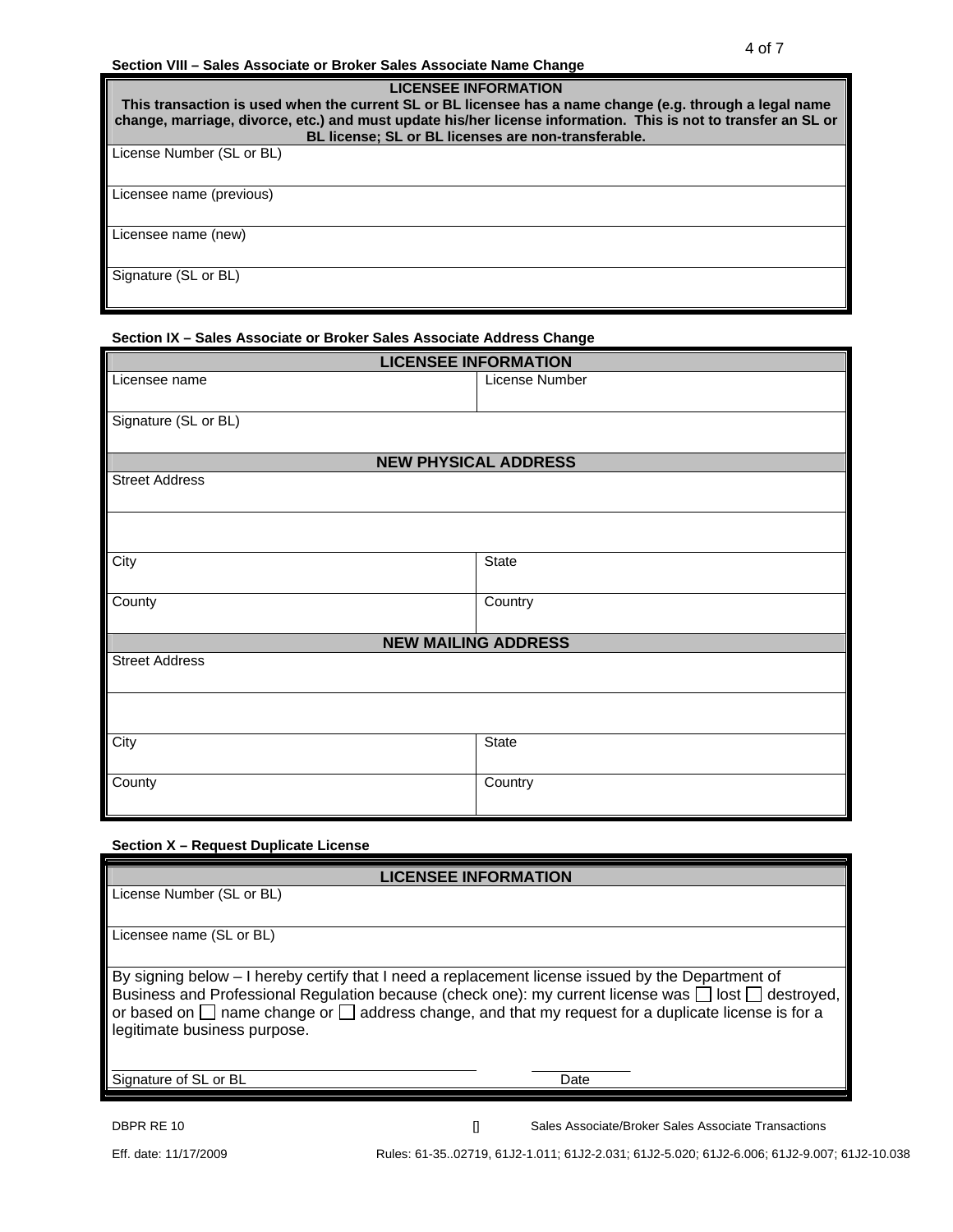#### 5 of 7 **TRANSACTION CHECKLIST - IMPORTANT - Submit all items on the checklist below with your form to ensure faster processing.**

| <b>TRANSACTION</b>                                                                              | <b>TRANSACTION REQUIREMENTS</b>                                                                                                                                                                                                                        |
|-------------------------------------------------------------------------------------------------|--------------------------------------------------------------------------------------------------------------------------------------------------------------------------------------------------------------------------------------------------------|
| <b>Become Active</b>                                                                            | Complete this form.<br>□                                                                                                                                                                                                                               |
| <b>Become Inactive</b>                                                                          | Complete this form.<br>$\Box$                                                                                                                                                                                                                          |
| <b>Change of Broker/Employer</b>                                                                | Complete this form.<br>□                                                                                                                                                                                                                               |
| Add/Remove PA, LLC, PL, or<br><b>PLLC</b>                                                       | Complete this form.<br>$\Box$<br>Submit the \$30 fee. Make check payable to DBPR.<br>□                                                                                                                                                                 |
| <b>Revert From Status as a Broker to</b><br><b>Real Estate Sales Associate</b><br><b>Status</b> | Complete this form.<br>◻<br>Submit the \$30 fee. Make check payable to DBPR.<br>$\Box$                                                                                                                                                                 |
| <b>Become Active with an</b><br><b>Owner/Developer</b>                                          | Complete this form.<br>□                                                                                                                                                                                                                               |
| <b>Name Change</b>                                                                              | Complete this form.<br>$\Box$<br>Submit the \$25 fee. Make check payable to DBPR.<br>$\Box$<br>Submit supporting legal documentation of name change<br>$\Box$<br>(e.g. court documents showing name change, marriage<br>license, divorce decree, etc.) |
| <b>Address Change</b>                                                                           | Complete this form.<br>□                                                                                                                                                                                                                               |
| <b>Address Change with Issuance of</b><br><b>Updated License</b>                                | Complete this form.<br>$\Box$<br>Submit the \$25 fee. Make check payable to DBPR.<br>$\Box$                                                                                                                                                            |
| <b>Request Duplicate License</b>                                                                | Complete this form.<br>□<br>Submit the \$25 fee. Make check payable to DBPR.<br>$\Box$                                                                                                                                                                 |

## **Please mail your completed form, documentation and required fee(s) to:**

Department of Business and Professional Regulation 1940 North Monroe Street Tallahassee, FL 32399-0783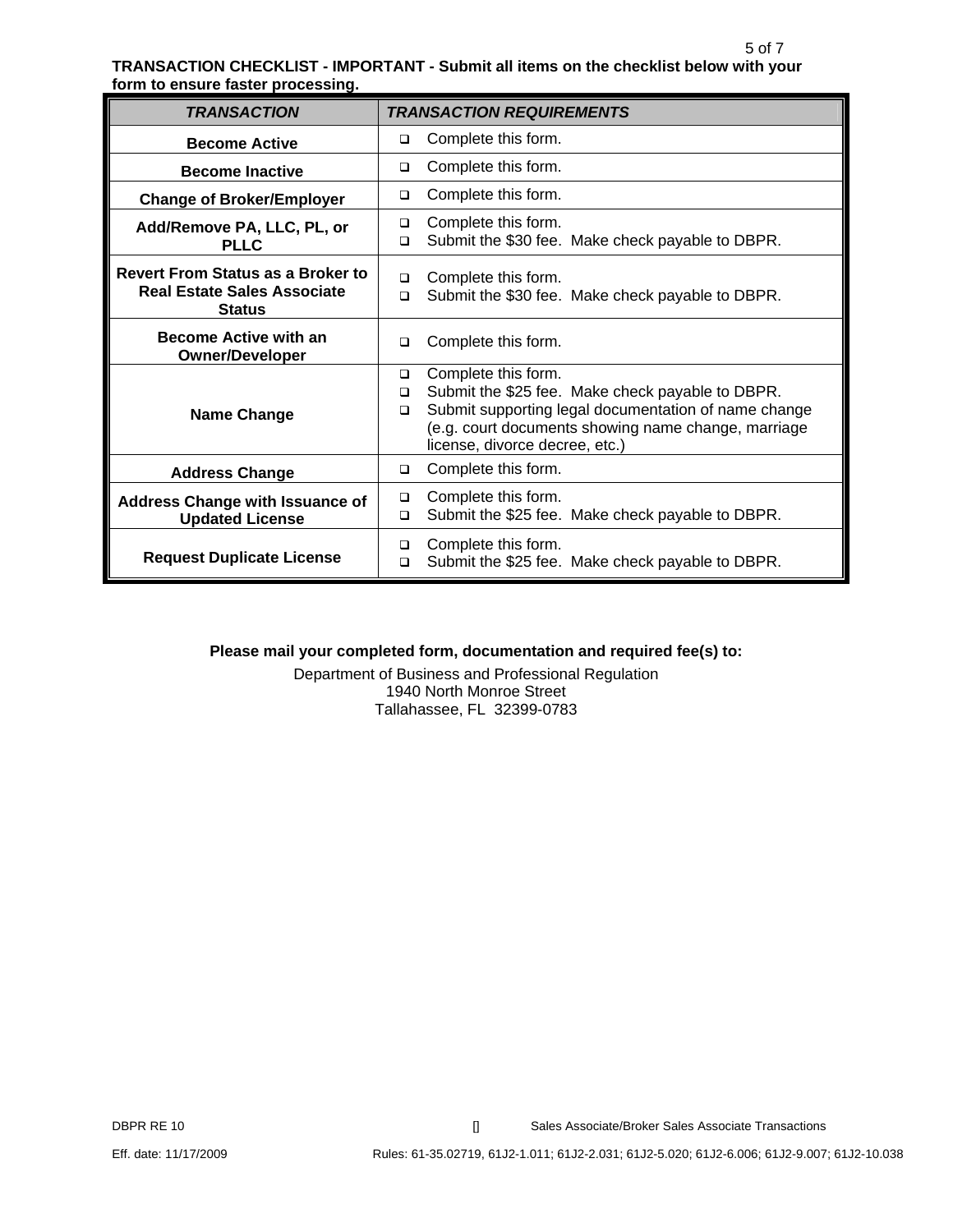## **Section XI – Instructions and Additional Information**

*If you have any questions or need assistance in completing this form, please contact the Department of Business and Professional Regulation, Customer Contact Center, at 850.487.1395.*

# **1. Become Active – Sales Associate (SL) or Broker Sales Associate (BL)**

- *a. Information*:
	- i. This transaction allows a sales associate or broker sales associate to activate his or her license with a real estate company, whether it is a sole proprietorship or other type of business association.
	- ii. The issuance of a license is separate and distinct from the activation of a license.
	- iii. After the Department of Business and Professional Regulation (DBPR) issues a license, a sales associate or broker sales associate may not operate as same until the status of the license is updated to active with DBPR.
	- iv. Activation is possible only after the applicant (sales associate or broker sales associate) has the proper relationship with a qualified broker.
	- v. A sales associate or broker sales associate can activate his or her license after he or she has intentionally deactivated it in the past (See 2, below).

## **2. Become Inactive – Sales Associate (SL) or Broker Sales Associate (BL)**

## *a. Information:*

- i. This transaction deactivates a sales associate's or broker sales associate's status as operational under the license of a particular qualifying broker or owner/developer.
- ii. A sales associate or broker sales associate who wishes to become inactive, but not seek immediate activation of his or her status with another qualifying broker should seek to complete this transaction.
- iii. A sales associate or broker sales associate seeking to move his or her active status to another qualifying broker for immediate employment should seek to complete the transaction on this form entitled "Change of Broker/Employer for Sales Associate or Broker Sales Associate," (See 3, below).
- iv. A sales associate seeking to become active with an owner/developer immediately should complete the transaction on this form entitled "Become Active with an Owner/Developer - Sales Associate (SL) or Broker Sales Associate (BL)".

# **3. Change of Broker/Employer for Sales Associate (SL) or Broker Sales Associate (BL)**

- *a. Information:* 
	- i. This transaction deactivates a sales associate's or broker sales associate's status with one qualifying broker and activates his or her status with another qualifying broker.
	- ii. The result of this transaction is that there is no break in active status.
	- iii. Sales associates or broker sales associates seeking to transfer employment to another real estate company (qualifying broker) for immediate employment should seek to complete this transaction.
	- iv. Successful completion of this transaction will result the same as successful deactivation followed by successful activation under a new qualifying broker.
- **4. Add/Remove PA, LLC, PL, or PLLC Sales Associate (SL) or Broker Sales Associate (BL)**
	- *a. Information:*
		- i. The commission shall license a broker associate or sales associate as an individual or, upon the licensee providing the commission with authorization from the Department of State, as a professional corporation, limited liability company, or professional limited liability company. A license shall be issued in the licensee's legal name only and, when appropriate, shall include the entity designation.[F.S. 475.161]
		- ii. Once this transaction is properly completed, DBPR will print a new license and mail it to the applicant.
		- iii. For more information see [Florida Real Estate Commission FAQs.](http://www.myfloridalicense.com/dbpr/re/documents/FREC_FAQs.pdf)

DBPR RE 10 **DBPR RE 10 Example 20 CONSIDER Associate Associate Associate Sales Associate Transactions**